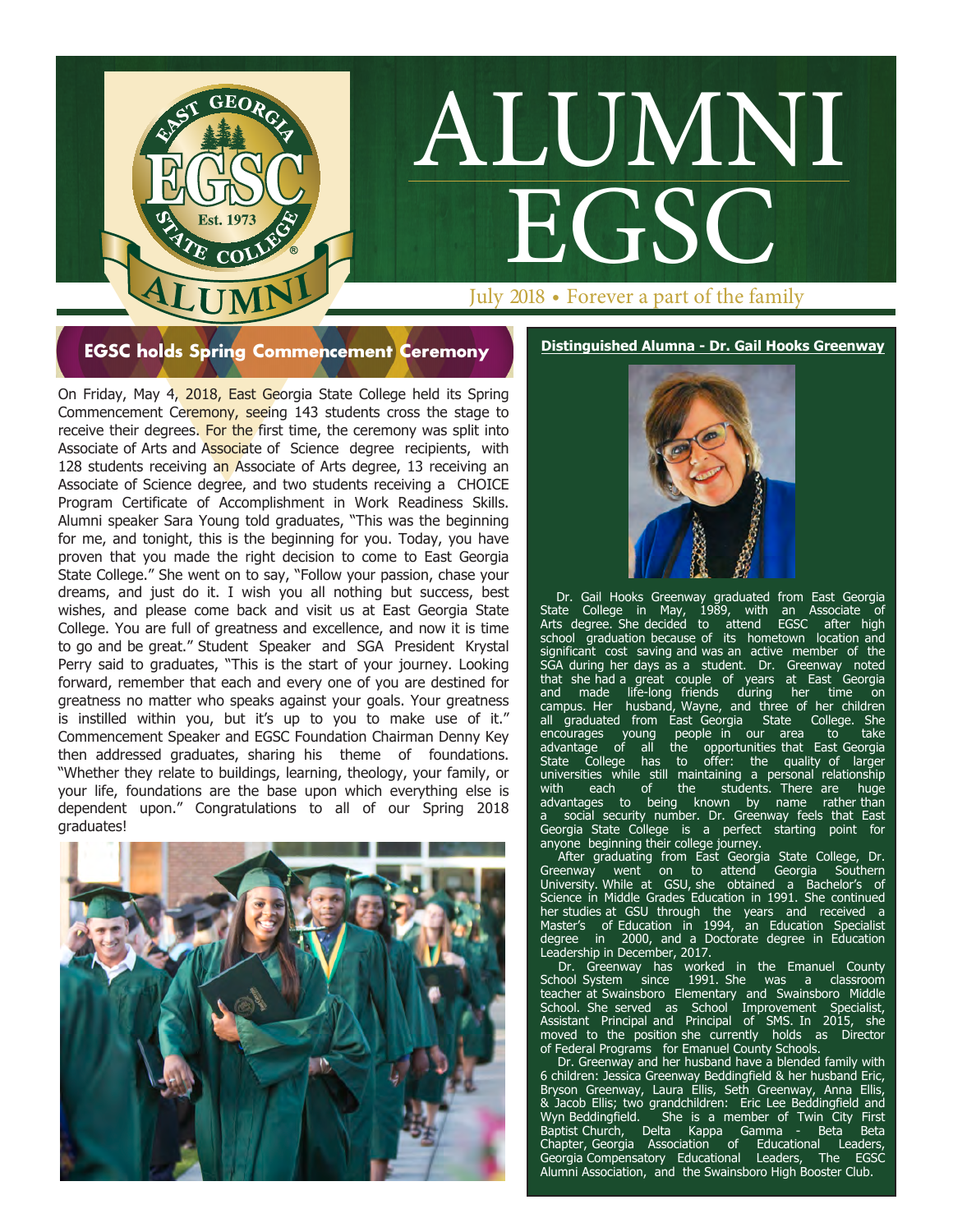#### EGSC receives grant to establish plant growing facilities

The East Georgia State College Foundation was recently awarded a \$5,000 grant from the Mill Creek Foundation to establish a plant growing facility, which will include raised beds and a hoop house on the EGSC-Swainsboro campus. This project will enhance the educational opportunities for students from local schools and will be performed by Terry Moye, a Boy Scout and local student from Swainsboro High School. Moye will use this as his Eagle Scout project. EGSC has been part of the Georgia Plant Conservation Alliance (GPCA) since August of 2015. GPCA is a consortium of universities, plant societies, museums, botanical gardens and state and federal agencies. As a non-profit organization, the goal of this consortium is the preservation and propagation of endangered plant species. As a member of GPCA, EGSC and its members, including students and faculty, are interested in preserving endangered Georgia native species and reaching out to inform the local community about Georgia native plants and their habitats, such as the Ohoopee Sand Dunes. The EGSC greenhouse provides limited space to grow plants and is not a natural habitat for many. In addition, the greenhouse is too small to tour and teach students from local schools. The new growing facilities on the EGSC campus will be used to propagate native plants and reintroduce them back into their natural habitat, such as the Ohoopee Sand Dunes, which are located within 10 miles of the EGSC campus. The raised beds and hoop house will also be used as an outreach for the surrounding primary and middle schools. The facilities will be used to teach students about native plants and educate them on the importance of plant conservation.





**Visit our Website at www.ega.edu/alumni\_friends**

**"Like" us on Facebook www.facebook.com/AlumniEGSC**



# *Alumni Updates*



## Jacob Yarbrough

 Jacob Yarbrough is a 26-year-old former student who attended East Georgia State College from 2010-2014 following graduation from Jenkins County High School in 2010. During his time as a student, he was very active on campus, participating in the Music Club, East Georgia State College Choir, Theater Club, AAMI, Baptist Collegiate Ministries (BCM), and Circle K Club. While at EGSC, he also worked as a Peer Tutor in the AIR Center, which later became the Academic Center for Excellence (ACE). It was at East Georgia and the ACE that Jacob began to discover his taste for Mathematics, moving on to become a Mechanical Engineer upon graduating EGSC in 2013. Jacob returned to take a few remaining classes and earned accredited hours for Mathematics, Biology, and Pre-nursing.

 Upon leaving East Georgia, Jacob transferred to Georgia Southern University to pursue an engineering degree and continued to participate in GSU's Baptist Collegiate Ministries worship band. At GSU he grew accustomed to hiking and continues to hike throughout the year. His other hobbies include meeting new people, binge watching Netflix, buying shoes, and spending time with his family and friends.

 As a student at GSU, he was encouraged to participate in internships and interned at Gulfstream Aerospace during the summer of 2016. In May 2017, Jacob graduated with a Bachelor's degree in Mechanical Engineering and accepted a full-time position with Nordson Corporation, located in Swainsboro, GA. He has worked at Nordson for exactly one year as a Manufacturing Engineer and continues to grow his skills today.

### Morgan Sammons Henry

 Morgan began her time at EGSC much earlier than most, growing up within the EGSC community after her mother accepted a secretarial position in the Vice President's office when Morgan was 4 years old. As a child, she spent her summers attending College for Kids, Culture Fest, and any other children's activity offered by the college. As a teenager, she began volunteering as a leader with College for Kids.

 Morgan began her student career with East Georgia State College during her senior year of high school through the Post-Secondary Options program offered to eligible high schoolers at that time.



 While at EGSC, Morgan was involved with the Baptist Student Union and served as the chapter President during the 2005-2006 school year. She graduated with her Associate of Arts in 2006 and obtained a Bachelor's of Business Administration degree from Georgia Southern University in 2008.

 During her time at Georgia Southern, she began working as a part-time data clerk with The Roderick Group - Herff Jones, Inc. in Statesboro, GA. After graduation, she accepted a full time position with the same company. Over the last 11 years she has served in many different positions within the company, eventually evolving into the company's accounting manager in 2016.

Morgan resides in Statesboro, GA with her husband William and their Australian Shepherd, Boomer.